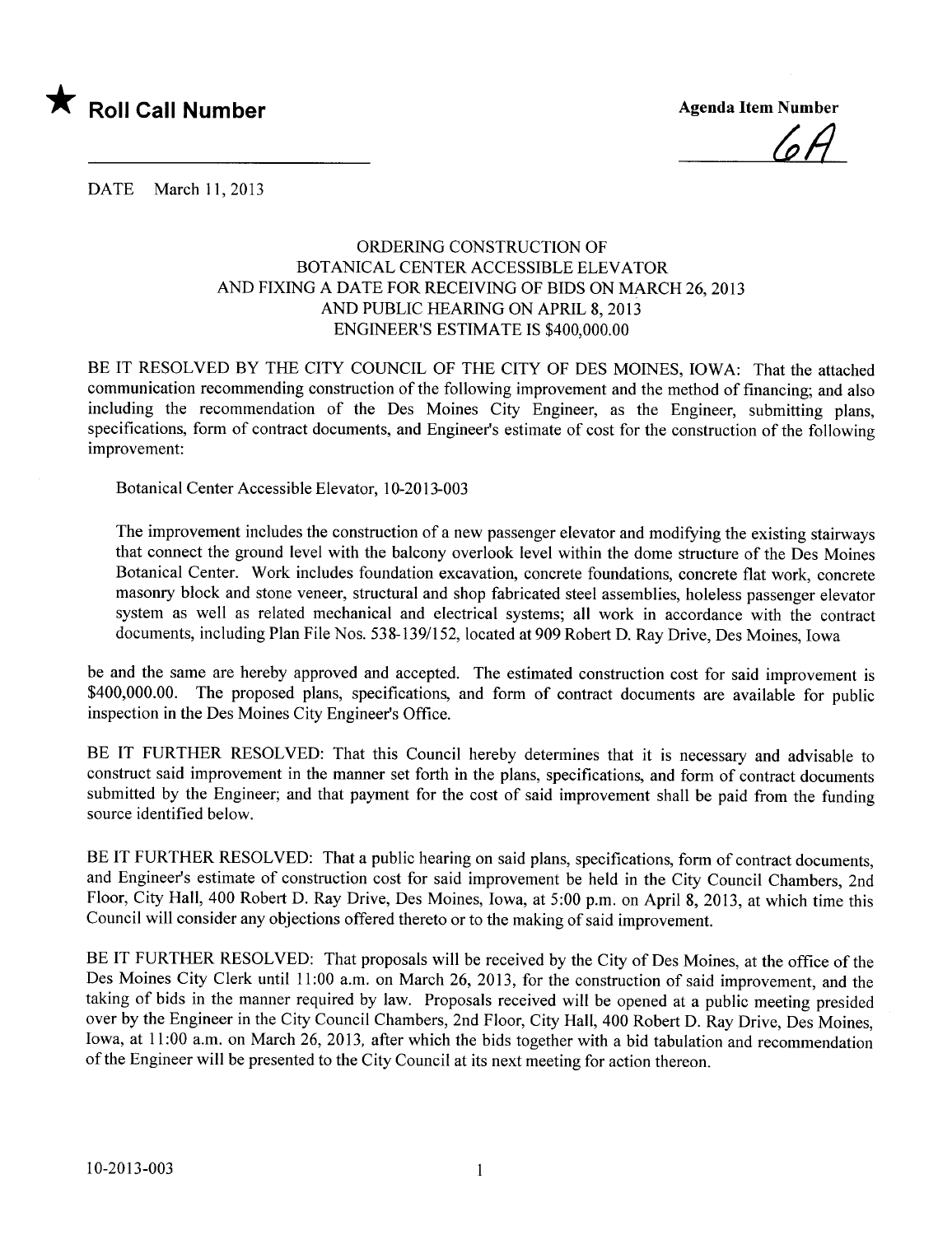

<u>(u 1 |</u>

DATE March 11, 2013

BE IT FURTHER RESOLVED: That an appropriate Notice to Bidders and Notice of Public Hearing for said improvement be published in the Des Moines Register as provided and directed by Chapter 26 and/or 314, Code of Iowa.

(City Council Communication Number  $13$  /  $18$  attached.)

Moved by to adopt.

FORM APPROVED:<br>
Mall<sub>in</sub> line<br>
Kathleen Vanderpool i poten liney

Example 1 (Kathleen Vanderpool Deputy City Attorney

Scott E. Sanders Des Moines Finance Director

~Funding Source: 2013-2014 CIP, Page Building - 4, ADA Modifications for Municipal Buildings, BLD042, G. O. Bonds

| <b>YEAS</b> | <b>NAYS</b> | <b>PASS</b> | <b>ABSENT</b>   |
|-------------|-------------|-------------|-----------------|
|             |             |             |                 |
|             |             |             |                 |
|             |             |             |                 |
|             |             |             |                 |
|             |             |             |                 |
|             |             |             |                 |
|             |             |             |                 |
|             |             |             |                 |
|             |             |             | <b>APPROVED</b> |
|             |             |             |                 |
|             |             |             |                 |
|             |             |             |                 |

I, Diane Rauh, City Clerk of said City Council, hereby certify that at a meeting of the City Council, held on the above date, among other proceedings the above was adopted.

IN WITNESS WHEREOF, I have hereunto set my hand and affixed my seal the day and year first above written.

Mayor